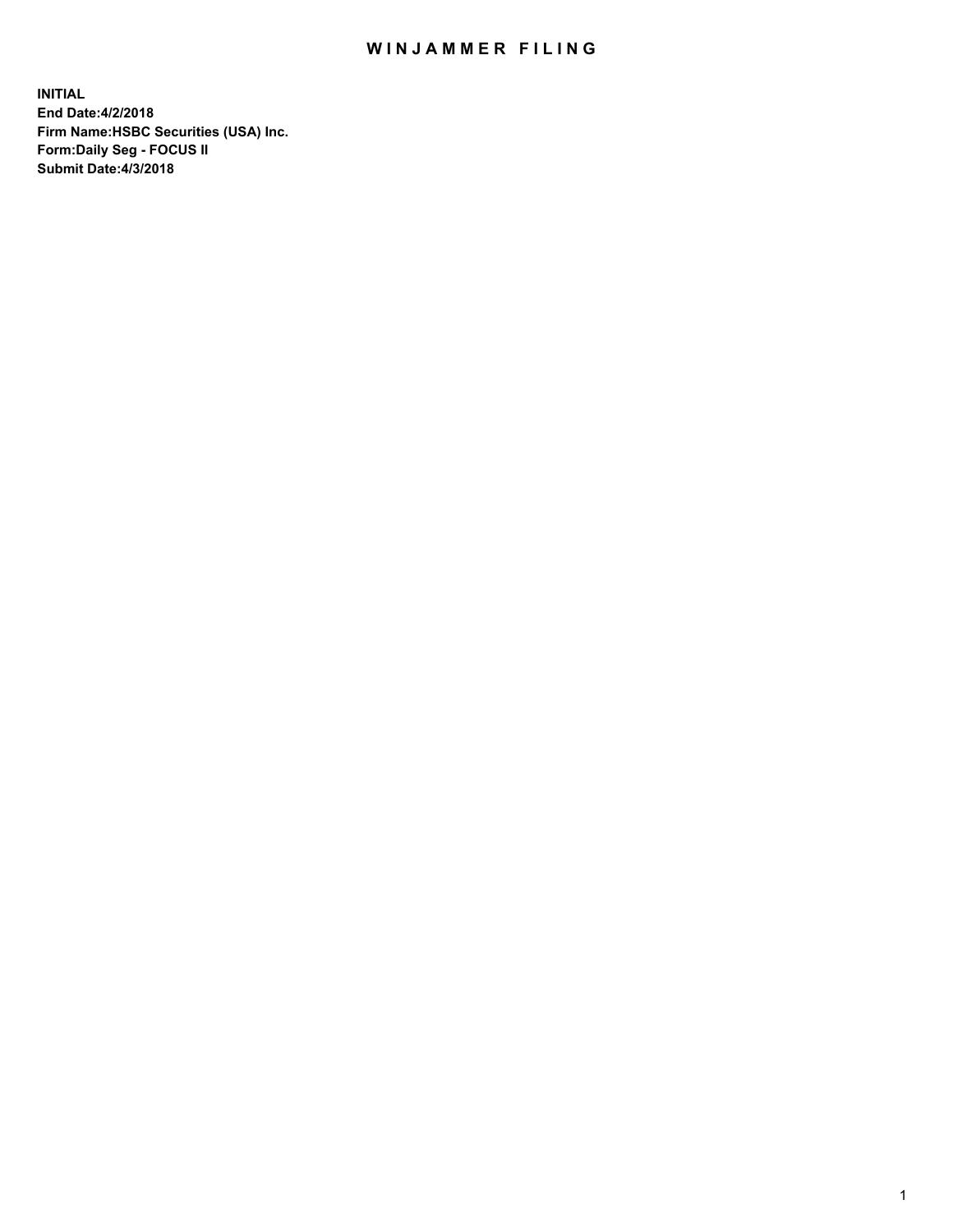## **INITIAL End Date:4/2/2018 Firm Name:HSBC Securities (USA) Inc. Form:Daily Seg - FOCUS II Submit Date:4/3/2018 Daily Segregation - Cover Page**

| Name of Company<br><b>Contact Name</b><br><b>Contact Phone Number</b><br><b>Contact Email Address</b>                                                                                                                                                                                                                         | <b>HSBC Securities (USA) Inc.</b><br><b>Michael Vacca</b><br>212-525-7951<br>michael.vacca@us.hsbc.com |
|-------------------------------------------------------------------------------------------------------------------------------------------------------------------------------------------------------------------------------------------------------------------------------------------------------------------------------|--------------------------------------------------------------------------------------------------------|
| FCM's Customer Segregated Funds Residual Interest Target (choose one):<br>a. Minimum dollar amount: ; or<br>b. Minimum percentage of customer segregated funds required:%; or<br>c. Dollar amount range between: and; or<br>d. Percentage range of customer segregated funds required between: % and %.                       | 147,000,000<br><u>0</u><br><u>00</u><br>00                                                             |
| FCM's Customer Secured Amount Funds Residual Interest Target (choose one):<br>a. Minimum dollar amount: ; or<br>b. Minimum percentage of customer secured funds required:%; or<br>c. Dollar amount range between: and; or<br>d. Percentage range of customer secured funds required between: % and %.                         | 25,000,000<br><u>0</u><br><u>00</u><br>00                                                              |
| FCM's Cleared Swaps Customer Collateral Residual Interest Target (choose one):<br>a. Minimum dollar amount: ; or<br>b. Minimum percentage of cleared swaps customer collateral required:%; or<br>c. Dollar amount range between: and; or<br>d. Percentage range of cleared swaps customer collateral required between:% and%. | 95,000,000<br><u>0</u><br><u>00</u><br><u>00</u>                                                       |

Attach supporting documents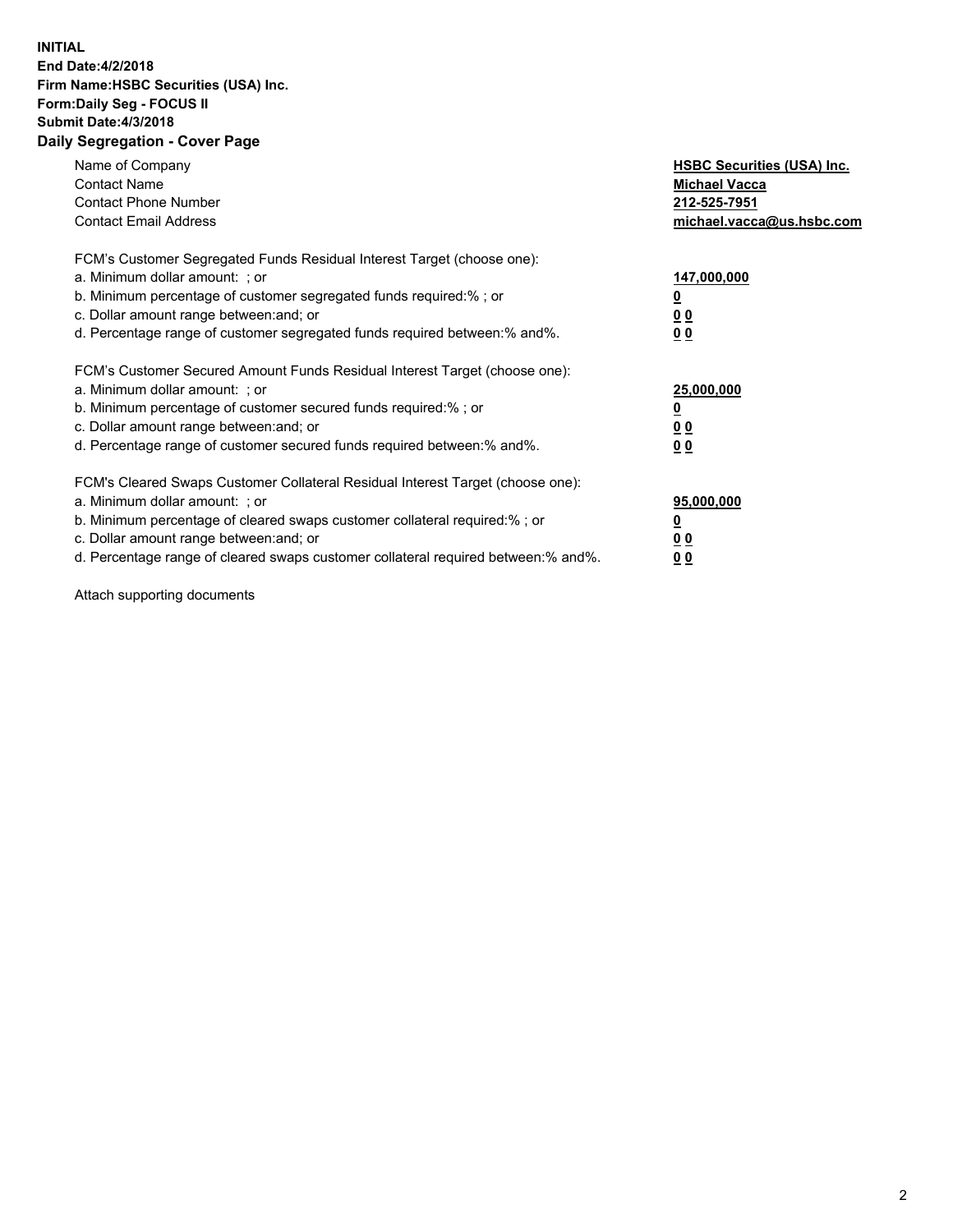**INITIAL End Date:4/2/2018 Firm Name:HSBC Securities (USA) Inc. Form:Daily Seg - FOCUS II Submit Date:4/3/2018 Daily Segregation - Secured Amounts** Foreign Futures and Foreign Options Secured Amounts Amount required to be set aside pursuant to law, rule or regulation of a foreign government or a rule of a self-regulatory organization authorized thereunder **0** [7305] 1. Net ledger balance - Foreign Futures and Foreign Option Trading - All Customers A. Cash **66,608,770** [7315] B. Securities (at market) **78,878,503** [7317] 2. Net unrealized profit (loss) in open futures contracts traded on a foreign board of trade **15,362,744** [7325] 3. Exchange traded options a. Market value of open option contracts purchased on a foreign board of trade **0** [7335] b. Market value of open contracts granted (sold) on a foreign board of trade **0** [7337] 4. Net equity (deficit) (add lines 1. 2. and 3.) **160,850,017** [7345] 5. Account liquidating to a deficit and account with a debit balances - gross amount **4,659,973** [7351] Less: amount offset by customer owned securities **-4,658,971** [7352] **1,002** [7354] 6. Amount required to be set aside as the secured amount - Net Liquidating Equity Method (add lines 4 and 5) **160,851,019** [7355] 7. Greater of amount required to be set aside pursuant to foreign jurisdiction (above) or line 6. **160,851,019** [7360] FUNDS DEPOSITED IN SEPARATE REGULATION 30.7 ACCOUNTS 1. Cash in banks A. Banks located in the United States **85,494,119** [7500] B. Other banks qualified under Regulation 30.7 **0** [7520] **85,494,119** [7530] 2. Securities A. In safekeeping with banks located in the United States **32,054,545** [7540] B. In safekeeping with other banks qualified under Regulation 30.7 **0** [7560] **32,054,545** [7570] 3. Equities with registered futures commission merchants A. Cash **0** [7580] B. Securities **0** [7590] C. Unrealized gain (loss) on open futures contracts **0** [7600] D. Value of long option contracts **0** [7610] E. Value of short option contracts **0** [7615] **0** [7620] 4. Amounts held by clearing organizations of foreign boards of trade A. Cash **0** [7640] B. Securities **0** [7650] C. Amount due to (from) clearing organization - daily variation **0** [7660] D. Value of long option contracts **0** [7670] E. Value of short option contracts **0** [7675] **0** [7680] 5. Amounts held by members of foreign boards of trade A. Cash **24,661,556** [7700] B. Securities **46,823,959** [7710] C. Unrealized gain (loss) on open futures contracts **15,362,744** [7720] D. Value of long option contracts **0** [7730] E. Value of short option contracts **0** [7735] **86,848,259** [7740] 6. Amounts with other depositories designated by a foreign board of trade **0** [7760] 7. Segregated funds on hand **0** [7765] 8. Total funds in separate section 30.7 accounts **204,396,923** [7770] 9. Excess (deficiency) Set Aside for Secured Amount (subtract line 7 Secured Statement Page 1 from Line 8) **43,545,904** [7380] 10. Management Target Amount for Excess funds in separate section 30.7 accounts **25,000,000** [7780] 11. Excess (deficiency) funds in separate 30.7 accounts over (under) Management Target **18,545,904** [7785]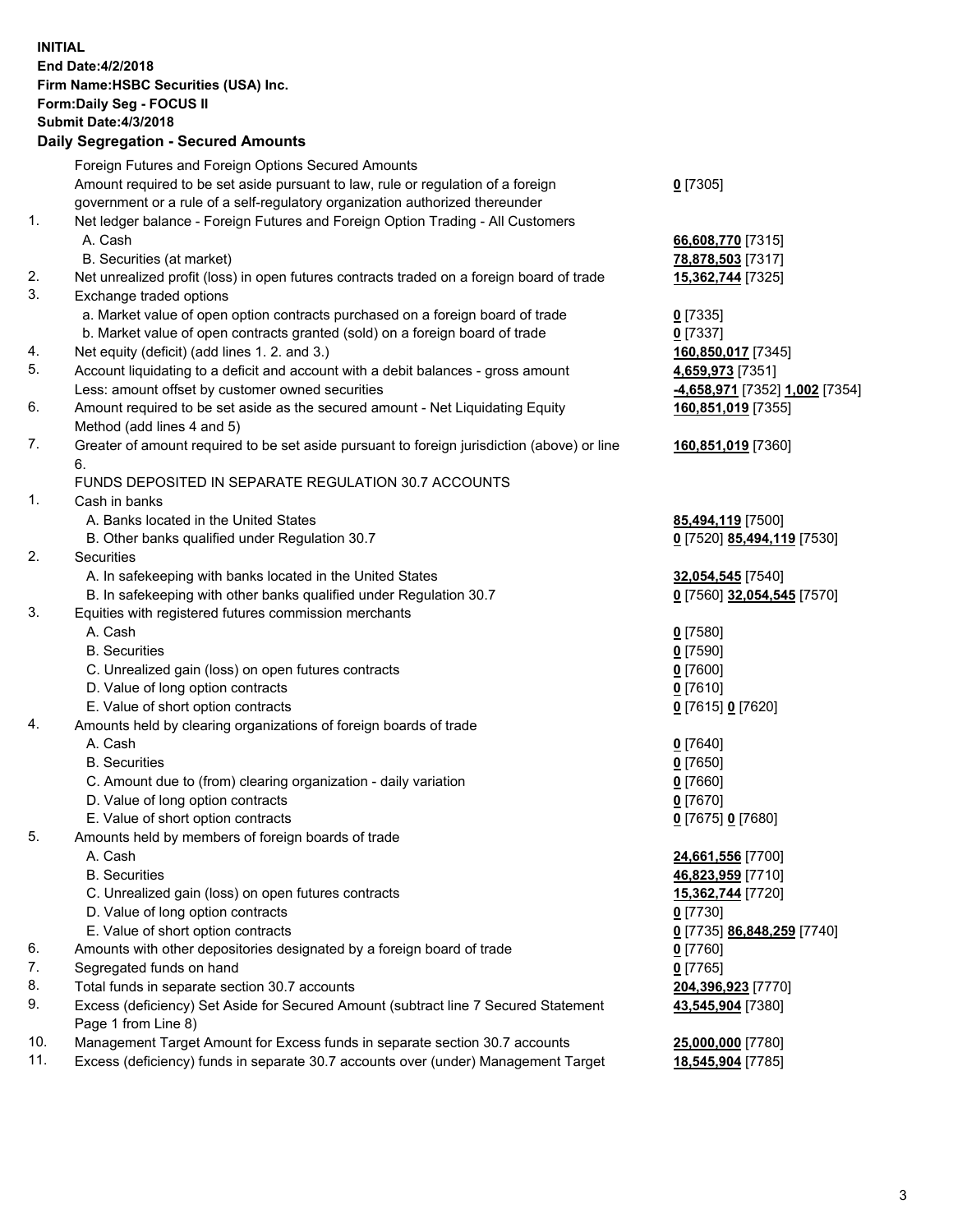| <b>INITIAL</b> | End Date: 4/2/2018<br>Firm Name: HSBC Securities (USA) Inc.<br><b>Form:Daily Seg - FOCUS II</b><br><b>Submit Date:4/3/2018</b> |                                  |
|----------------|--------------------------------------------------------------------------------------------------------------------------------|----------------------------------|
|                | Daily Segregation - Segregation Statement                                                                                      |                                  |
|                | SEGREGATION REQUIREMENTS(Section 4d(2) of the CEAct)                                                                           |                                  |
| 1.             |                                                                                                                                |                                  |
|                | Net ledger balance<br>A. Cash                                                                                                  | 715,555,677 [7010]               |
|                | B. Securities (at market)                                                                                                      | 1,229,820,363 [7020]             |
| 2.             | Net unrealized profit (loss) in open futures contracts traded on a contract market                                             | -663,159,049 [7030]              |
| 3.             | Exchange traded options                                                                                                        |                                  |
|                | A. Add market value of open option contracts purchased on a contract market                                                    | <u>226,920,944</u> [7032]        |
|                | B. Deduct market value of open option contracts granted (sold) on a contract market                                            | <u>-<b>39,411,018</b></u> [7033] |
| 4.             | Net equity (deficit) (add lines 1, 2 and 3)                                                                                    | 1,469,726,917 [7040]             |
| 5.             | Accounts liquidating to a deficit and accounts with                                                                            |                                  |
|                | debit balances - gross amount                                                                                                  | 157,746,986 [7045]               |
|                | Less: amount offset by customer securities                                                                                     | -157,746,912 [7047] 74 [7050]    |
| 6.             | Amount required to be segregated (add lines 4 and 5)                                                                           | 1,469,726,991 [7060]             |
|                | FUNDS IN SEGREGATED ACCOUNTS                                                                                                   |                                  |
| 7.             | Deposited in segregated funds bank accounts                                                                                    |                                  |
|                | A. Cash                                                                                                                        | 27,371,158 [7070]                |
|                | B. Securities representing investments of customers' funds (at market)                                                         | <u>0</u> [7080]                  |
|                | C. Securities held for particular customers or option customers in lieu of cash (at                                            | 229,335,736 [7090]               |
|                | market)                                                                                                                        |                                  |
| 8.             | Margins on deposit with derivatives clearing organizations of contract markets                                                 |                                  |
|                | A. Cash                                                                                                                        | 178,711,668 [7100]               |
|                | B. Securities representing investments of customers' funds (at market)                                                         | $0$ [7110]                       |
|                | C. Securities held for particular customers or option customers in lieu of cash (at                                            | <u>951,213,872</u> [7120]        |
|                | market)                                                                                                                        |                                  |
| 9.             | Net settlement from (to) derivatives clearing organizations of contract markets                                                | <mark>-4,385,225</mark> [7130]   |
| 10.            | Exchange traded options                                                                                                        |                                  |
|                | A. Value of open long option contracts                                                                                         | 226,920,944 [7132]               |
|                | B. Value of open short option contracts                                                                                        | -39,411,018 [7133]               |
| 11.            | Net equities with other FCMs                                                                                                   |                                  |
|                | A. Net liquidating equity                                                                                                      | 9,878,127 [7140]                 |
|                | B. Securities representing investments of customers' funds (at market)                                                         | $0$ [7160]                       |
|                | C. Securities held for particular customers or option customers in lieu of cash (at                                            | 0 <sup>[7170]</sup>              |
|                | market)                                                                                                                        |                                  |
| 12.            | Segregated funds on hand                                                                                                       | 49,270,755 [7150]                |
| 13.            | Total amount in segregation (add lines 7 through 12)                                                                           | 1,628,906,017 [7180]             |
| 14.            | Excess (deficiency) funds in segregation (subtract line 6 from line 13)                                                        | 159,179,026 [7190]               |
| 15.            | Management Target Amount for Excess funds in segregation                                                                       | 147,000,000 [7194]               |

16. Excess (deficiency) funds in segregation over (under) Management Target Amount Excess

**12,179,026** [7198]